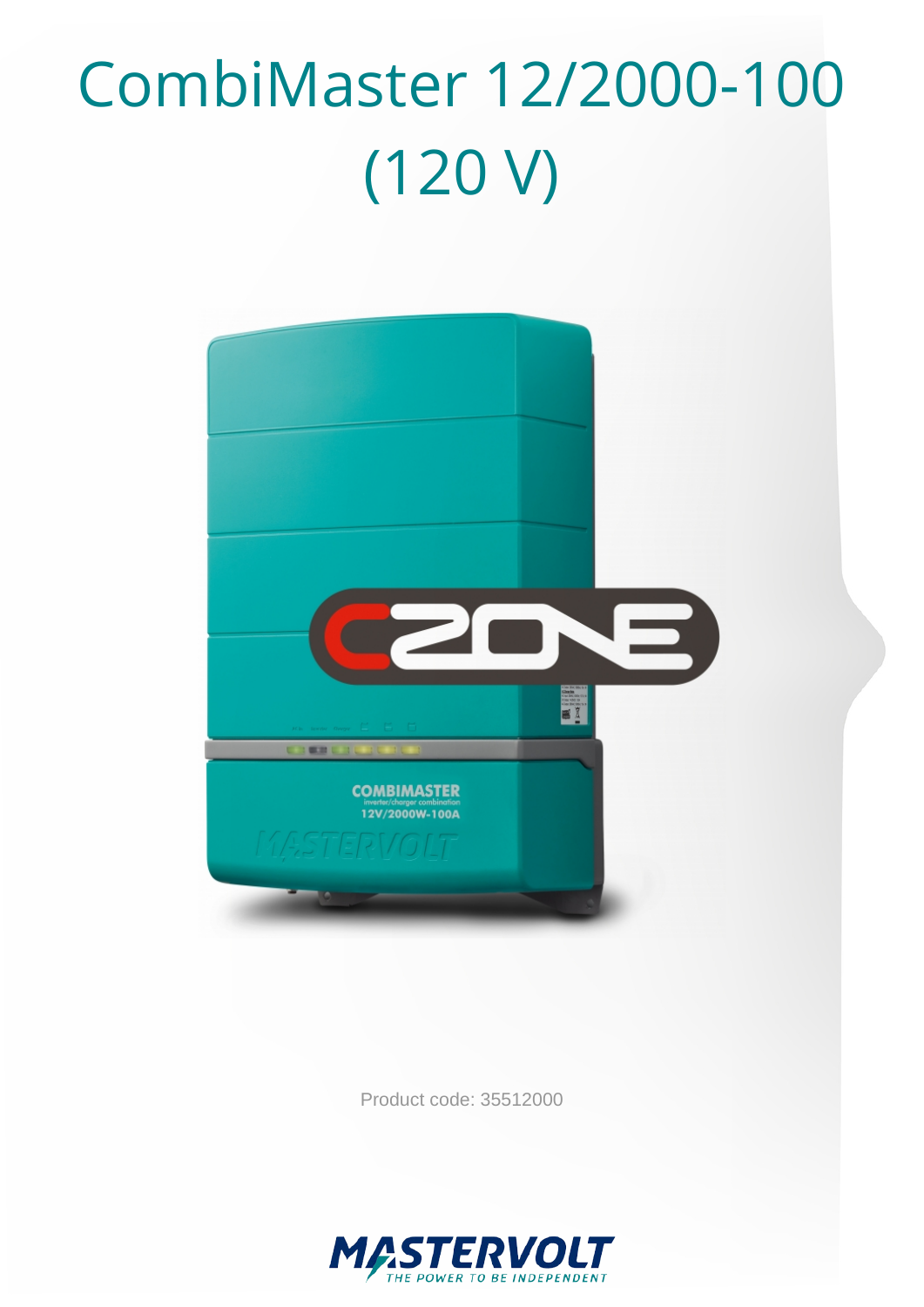Designed with the customer in mind and using the latest technology, the CombiMaster range is all about user-friendliness and reliability. But don't let that friendly appearance misguide you: the powerful CombiMaster range drives even the heaviest and most sensitive loads with ease!

With the CombiMaster, power dips and failures belong to the past. The automatic AC transfer system switches between generator or mains and inverter output, ensuring a constant power supply. Its Power Assist function prevents tripping of the mains fuse in case you're connected to a weak land line or small generator.

The CombiMaster range delivers unmatched performance and value for money. As you would expect from Mastervolt, the CombiMaster is completed with MasterBus, CZone and NMEA 2000 compatible communication, allowing for a broad range of monitoring and system integration options.

#### **Features**

- · Most compact and lightweight Combi in its class.
- Reliable, hum-free and longer operation from your batteries.
- · Starts even the heaviest and most sensitive loads.
- · Intelligent 3-step+ battery charger for faster and safer charging.
- · Automatic switching between mains and inverter mode.
- · Power Assist prevents blown mains fuses.
- · Generator compatible.
- · Integrated CZone, MasterBus and NMEA 2000 communication.
- · Quick installation with heavy duty connections.
- · E-mark certified.

#### **Remote Control and Monitoring options**

- · MasterBus compatible via SmartRemote or EasyView 5 display.
- · CZone / NMEA 2000 compatible via Touch 5 or Touch 10 display.
- · NMEA 2000 compatible via 3rd party multifunctional display.